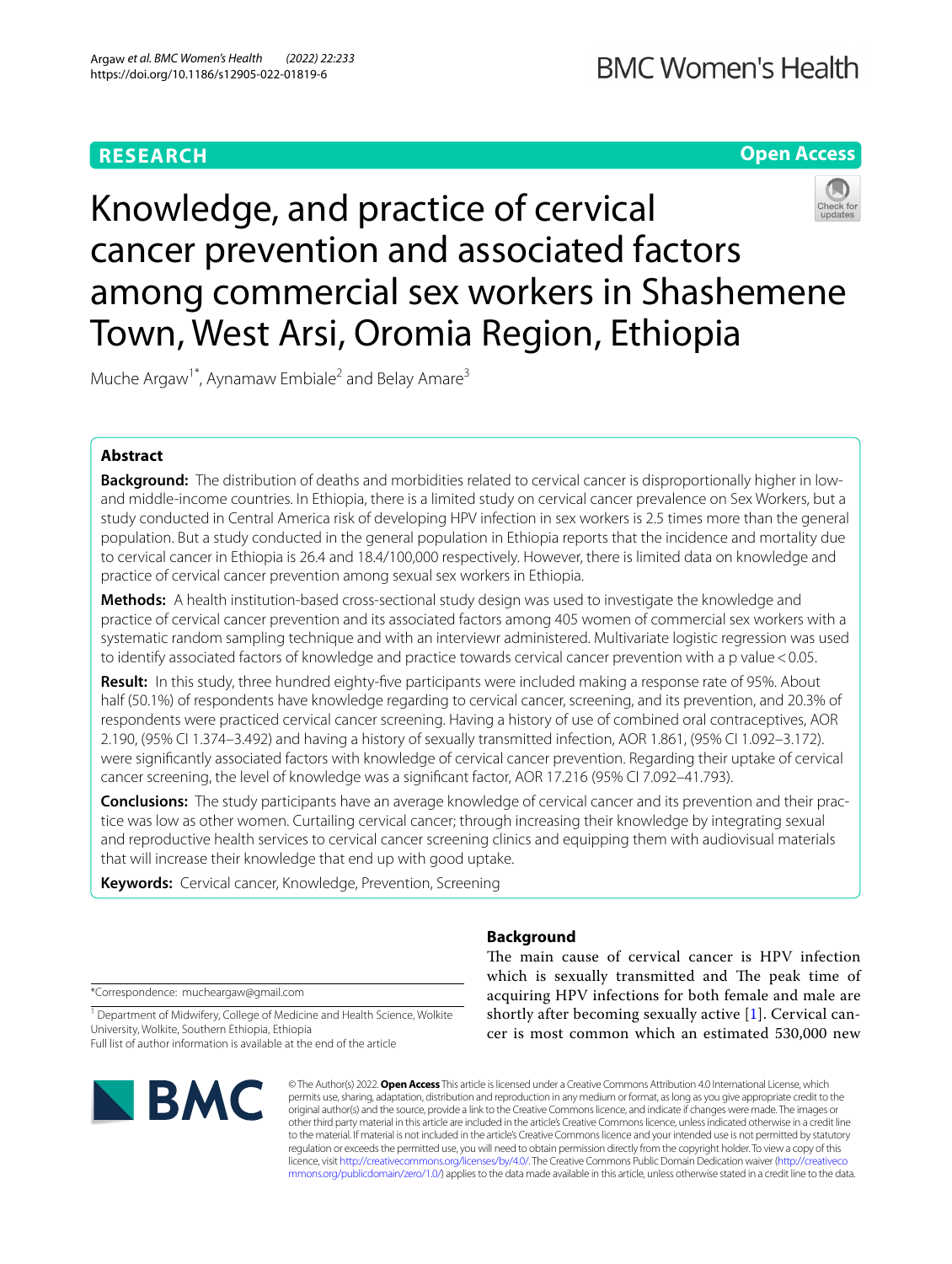cases every year and total coverage of 7.9% among all female cancers in the world. Almost 90% of the 270,000 deaths from cervical cancer in 2015 occurred in low and middle-income countries [[2\]](#page-6-1).

Regarding to the number of death in related to cervical cancer Africa is the largest number of death and Latin America, Caribbean, Asia were the next rank next to Africa. Cervical cancer in eastern, middle, and southern Africa, as well as Melanesia, is the second leading cause of cancer death in females [[3](#page-6-2)]. WHO and UN reports show that Ethiopia is the  $20<sup>th</sup>$  next to japan with mortality of 14/10,000 due to cervical cancer in 2013 [[4\]](#page-7-0).

American obstetrics and gynecology recommended that the initiation of screening with pap smear at the age of 21 every three years interval until the age of 29 years followed by screening with pap smear and HPV testing every fve years until the age of 65 [[5\]](#page-7-1). In low and middle-income countries, the coverage of screening is very low, and alternative screening methods are required [[6\]](#page-7-2). Ethiopia practiced cervical cancer screening between 30 and 49 years of age at least every three years based on WHO recommendation [[7\]](#page-7-3).

The family guidance association of Ethiopia is a non-governmental, non-proft organization with over 43 years of dedication in providing quality, broadranging reproductive health services in Ethiopia. In the country, FGAE is the association and network of 18 comprehensive reproductive health clinics and 28 multi-service youth reproductive facilities located across the country. It provides health promotive, and disease preventive services such as Antenatal, care, post-natal care, family planning, immunizations, and cervical cancer screening. For such an odd population it provides services with confdential clinics [[8](#page-7-4)].

Limitation of specifc studies on commercial sex workers women in Ethiopia but reports of cervical cancer screening from diferent lower and middle-income countries, such as Nepal, India, Uganda, Nigeria, and Ethiopia showed that the coverage of cervical cancer screening was less than 10% [[9,](#page-7-5) [10\]](#page-7-6). Cervical cancer screening tests and HPV vaccination have been feasible alternative modalities for the prevention and control of cervical cancer. However, to maximize the efectiveness of this program in terms of reaching the more vulnerable population, commercial sex workers' knowledge and practice towards cervical cancer prevention and protocol service play a vital role in establishing reproductive health education programs. The aim of this study to assess knowledge and practice of cervical cancer among commercial sex workers women in West Arsi, Oromia region, Ethiopia, 2021.

# **Methods and materials Study area and period**

This study was conducted in Shashemene town in west Arsi Oromia regional state, South-East Ethiopia from June 01/2020 –January 01/2021. The town was located 273 km from Addis Ababa capital city of Ethiopia. Based on the 2007 census conducted by central statistical agency west Arsi zone had a total population of 1,964,038, of whom 973,743 are men and 990,295 women and about 272,084 were urban inhabitants. The data were collected from commercial sex workers attending family guidance associations of Ethiopia at Shashemene center in the above time period. The number of commercial sex workers visiting FGAE Shashemene center for 6 months (two-quarter reports) Shashemene town administration was 623.

# *Study design*

An institutional-based cross-sectional study design was carried out among commercial sex workers attending FGAE Shashemene center, west Arsi zone, Oromia region, Ethiopia, 2021.

### *Source population*

All commercial sex workers living in Shashemene Town, West Arsi zone, South-East Ethiopia.

### *Study population*

All commercial sex workers visiting confdential clinics of the family guidance association of Ethiopian at Shashemene center during the data collection period.

# *Eligibility*

All commercial sex workers women who visit at family guidance association of Ethiopia; Shashemene center during the study period were included whereas living less than six months of residence were excluded criteria.

### *Sample size determination*

Sample size calculated by open epi-info version 3.5.1 based on a single proportion formula, with  $N = Z^2Pq/d^2$ where: N denotes sample size, Z denotes standard normal deviate, a constant set at the 95% confdence interval, which is 1.96% and taken as  $40\%$  [[11\]](#page-7-7). The final sample size including the non-response rate of 5% was 405.

# **Sampling technique**

Systematic random sampling method was used with every " $K$ " = 1 interval estimated from the ratio of expected flow in the last six months 623 to the total sample size of study 405. The first two were selected by lottery method. The second was the first sample unit, and then the second sample was the fourth. In case if selected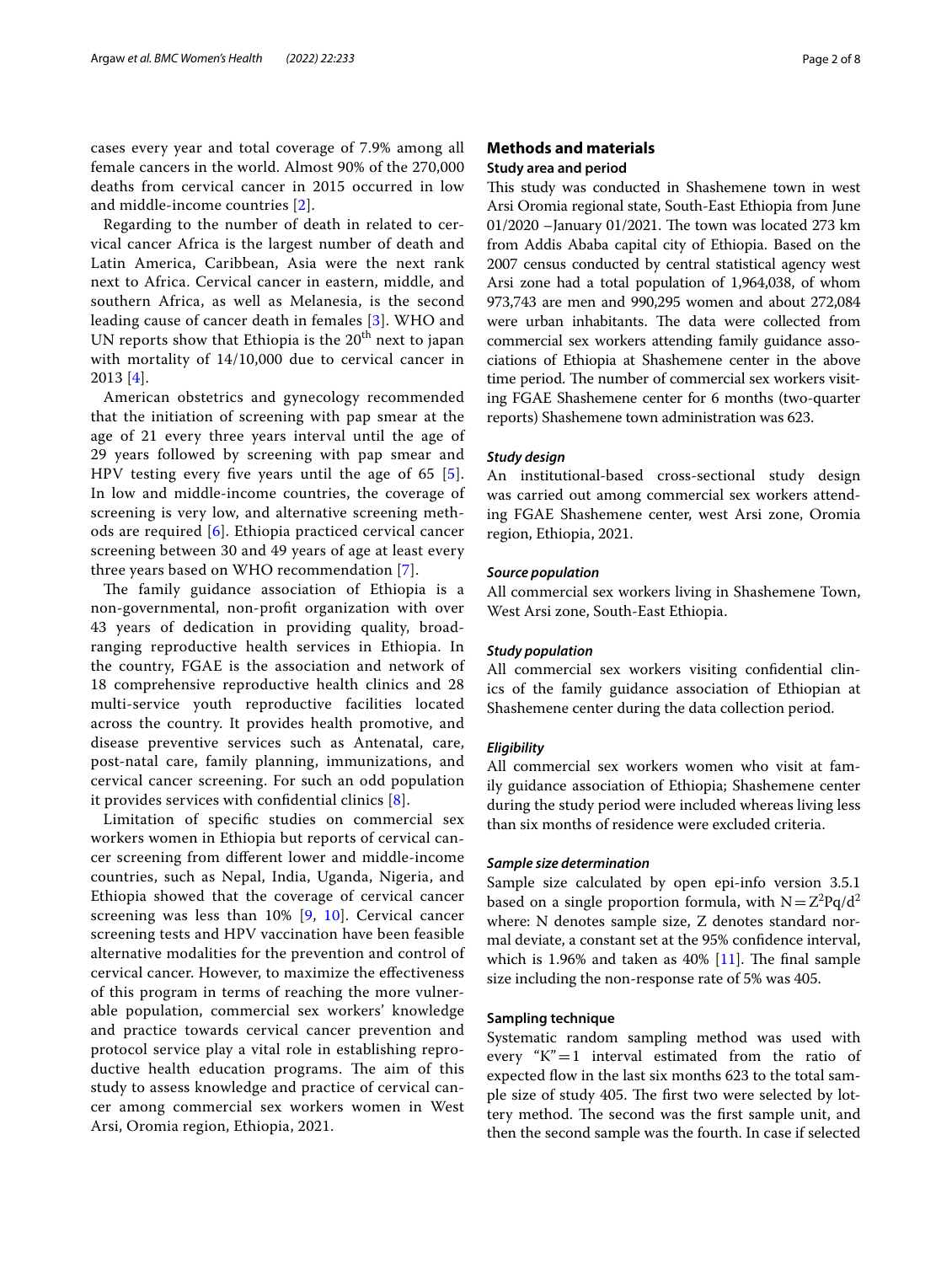<span id="page-2-0"></span>**Table 1** Distributions of commercial sex workers women by socio-demographic characteristics living in West Arsi, Oromia region, South-East Ethiopia, 2020

| Variables $N = 385$        | Frequency<br>Percent |
|----------------------------|----------------------|
| Age                        |                      |
| 86<br>Age 20-24            | 22.3                 |
| Age 25-29<br>137           | 35.6                 |
| $Age = 30$<br>182          | 42.1                 |
| Religion                   |                      |
| Orthodox<br>183            | 47.3                 |
| Muslim<br>20               | 5.2                  |
| 169<br>Protestant          | 43.9                 |
| Others*<br>13              | 3.4                  |
| Martial status             |                      |
| Single<br>201              | 52.21                |
| Divorced<br>133            | 34.55                |
| Widowed<br>51              | 13.24                |
| Level of education         |                      |
| Primary (1-8)<br>18        | 4.7                  |
| Secondary (9-10)<br>167    | 43.4                 |
| 200<br>Preparatory (11-12) | 51.9                 |
| Monthly income             |                      |
| $<$ 2999 ETB<br>173        | 44.9                 |
| 3000-5000 ETB<br>136       | 35.3                 |
| $>$ 5001 ETB<br>76         | 19.7                 |

 $^*$  others; catholic, Adventist, ETB $=$  Ethiopian birr

sample participants were fve non-respondents, skipping to the next participants and continued with the fashion until the required sample size was gained.

# **Data collection procedures and tools**

A structured interviewer-administered questionnaire was used to collect data from study participants. The questionnaire was adapted from diferent related literature with modifcations in line with the objectives of this particular study. Parts of questionnaires were four in type; including socio-demographic characteristics, reproductive and sexual characteristics, knowledge, and practices on cervical cancer prevention.

### **Data quality management**

The questionnaire was first prepared in English and translated to local language and back to English by the diferent translator to keep its consistency and reliability. Data quality was ensured by conducting a pretest on 5% [[19\]](#page-7-8) from the total sampling at Hawassa FGAE.

A day of training was being given to the data collectors and the supervisor on the data collection tool and sampling techniques. We held regular supervision during the <span id="page-2-1"></span>**Table 2** Commercial sex workers women on reproductive and lifestyle characteristics living in West Arsi, Oromia region, South-East Ethiopia, 2020

| Variables $N = 385$                     | Frequency | Percentage (%) |
|-----------------------------------------|-----------|----------------|
| Age for first sexual intercourse        |           |                |
| Age $\leq$ 19                           | 256       | 66.49          |
| Age 20-24                               | 129       | 33.51          |
| History of pregnancy                    |           |                |
| Ever had any pregnancy                  | 229       | 59.5           |
| Ever no pregnancy                       | 156       | 40.5           |
| Age at first pregnancy(n = 229)         |           |                |
| Age $\leq$ 24                           | 110       | 23             |
| Age $\geq$ 25                           | 118       | 36.5           |
| History of family planning( $n = 229$ ) |           |                |
| Not used                                | 181       | 47             |
| Ever used                               | 204       | 53             |
| Duration to used $COC(n = 204)$         |           |                |
| $<$ 1 year                              | 113       | 29.4           |
| $1-3$ year                              | 40        | 10.4           |
| $>$ 3 year                              | 28        | 7.3            |
| History of STI ( $n = 385$ )            |           |                |
| N <sub>o</sub>                          | 22        | 5.7            |
| Yes                                     | 363       | 94.3           |
| History of smoking( $n = 385$ )         |           |                |
| Yes                                     | 346       | 89.9           |
| No                                      | 39        | 10.1           |
| History alcohol use ( $n = 385$ )       |           |                |
| Yes                                     | 370       | 96.1           |
| No                                      | 15        | 3.9            |

data collection period. Validity and reliability test were also done in a prior full-scale survey. To assure validity the response was double-cheeked with each respondent and confrmatory factors were analysis was used to measure validity objectively. Scales instruments were subjected to Cronbach Alpha to check reliability, with Cronbach alpha was 0.78. To control the quality of data for analysis, cleaning data before entry, running frequency and percentages then, editing was done.

# **Operational defnitions**

# *Knowledge*

If the Participant responds less than 50% correctly from a total of 24 knowledge-related questions. The questions were categorized as having poor knowledge and greater than 50% having Good knowledge [\[12](#page-7-9)].

### *Cervical cancer screening uptake*

The action of ever use of available cervical cancer screening service.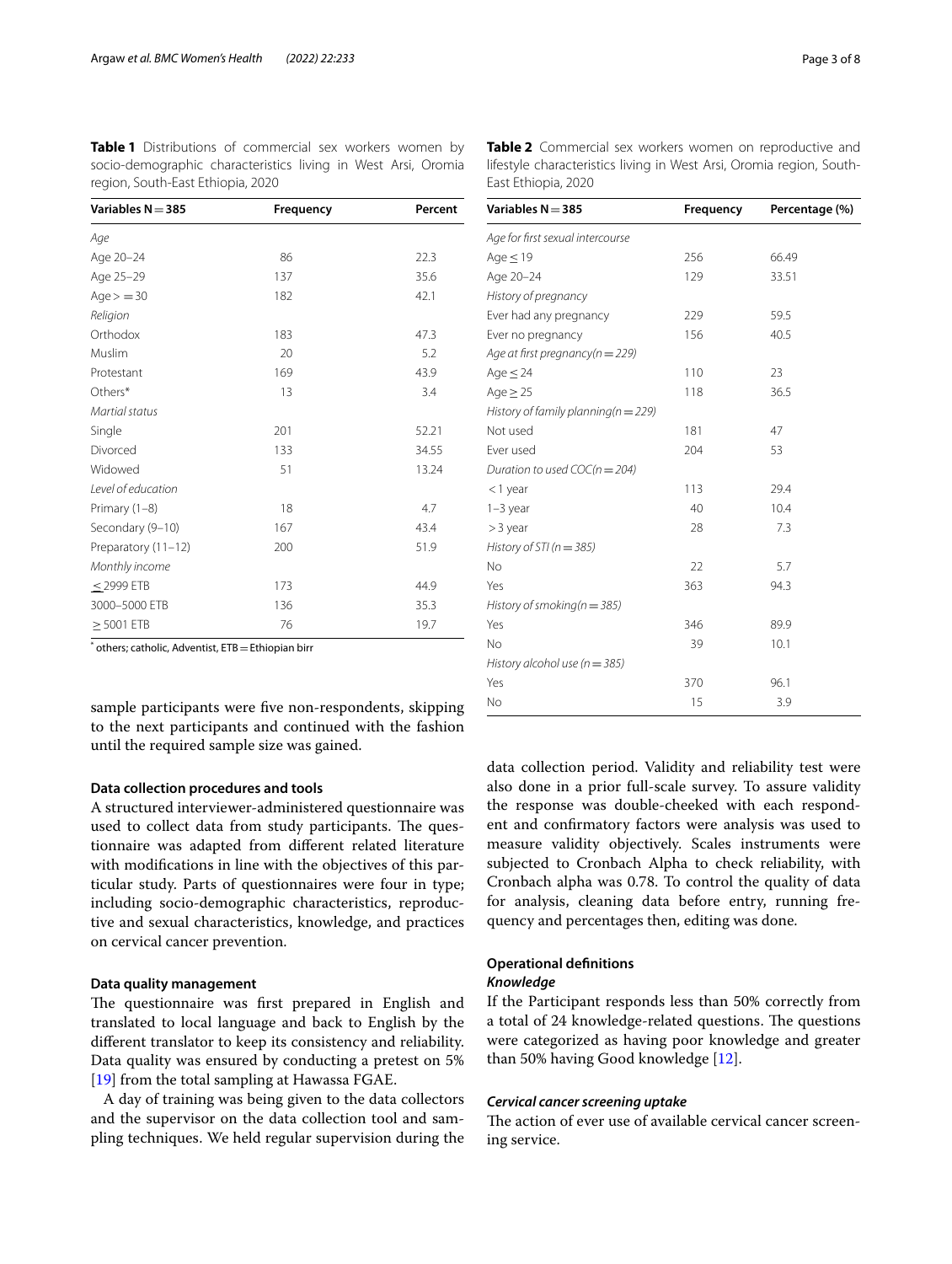<span id="page-3-0"></span>**Table 3** Knowledge level of commercial sex workers women towards cervical cancer prevention living in, West Arsi, Oromia region, South-East Ethiopia, 2020

| Variables                           | Frequency | Percentage (%) |
|-------------------------------------|-----------|----------------|
| Hearing about cervical cancer       | 254       | 66             |
| Source of information ( $n = 254$ ) |           |                |
| Health professionals                | 95        | 24.7           |
| From radio/TV                       | 189       | 74.4           |
| Others <sup>(magazine)</sup>        | 15        | 3.9            |
| Knowledge about risk factors        |           |                |
| HPV infection                       | 226       | 58.7           |
| Family history                      | 208       | 54             |
| Smoking                             | 197       | 51.2           |
| Having early sex                    | 112       | 29.1           |
| Older age                           | 102       | 26.5           |
| Others*                             | 84        | 21.82          |
| Knowledge about symptoms and sign's |           |                |
| Foul vaginal discharge              | 111       | 28.8           |
| Vaginal bleeding                    | 109       | 28.3           |
| Post-coital bleeding                | 78        | 20.26          |
| Pelvic pain                         | 36        | 9.35           |
| Cervical ca is preventable?         |           |                |
| Yes                                 | 232       | 60.3           |
| Appropriate age of screening        |           |                |
| As soon as sexually active          | 207       | 53.8           |
| Age 30 and above                    | 178       | 46.2           |
| Frequency of screening              |           |                |
| Every 3-5 years                     | 48        | 12.5           |
| Others                              | 337       | 87.5           |

Others\* prolonged use of COC, STI, lack of hygiene, repeated abortion

# *Cervical cancer screening*

Steps taken to identify women with any form of cervical changes and those without any form of cervical changes using an available method of screening.

# *Cervical cancer screening practice*

The action of ever use of available cervical cancer screening service.

# *Practice*

In this study, practice refers to the way that the respondents used to prevent cervical cancer (screening).

# *Prevention*

Actions directed to preventing cervical cancer and promoting health to reduce the need for secondary health care including early and regular diagnosis or screening for early treatment.

# *Statistical analysis*

After individual data were checked the completeness, the questionnaire was coded, checked, cleared, and entered on Epi data 3.1 software and exported to SPSS 22 for further analysis. Multivariate binary logistic regressions were carried out to examine the independent variables associated with the outcome variable. The assumption of binary logistic regression, model ftness was checked using Hosmer and Lemeshow goodness of ft test statistics and it was ft variables with a p value < were considered statistically signifcant.

<span id="page-3-1"></span>**Table 4** Commercial sex worker women responses to practice and related living in west Arsi, Oromia region, South-East Ethiopia, 2020

| <b>Variables</b>                                                          | Frequency | Percentage |
|---------------------------------------------------------------------------|-----------|------------|
| History of screening                                                      | 78        | 20.3       |
| Who/which advice from you for screened only? ( $N = 78$ ) Multiple choice |           |            |
| Health professionals                                                      | 42        | 53.85      |
| Relatives                                                                 | 35        | 44.87      |
| Media                                                                     | 19        | 24.36      |
| Reasons forever not screened? ( $N = 307$ ) circle all applied            |           |            |
| I don't have time                                                         | 65        | 21.17      |
| I am not sick                                                             | 115       | 37.46      |
| I have other more serious issues to worry about                           | 99        | 32.25      |
| I have not heard of it                                                    | 69        | 22.48      |
| I am afraid of positive results                                           | 87        | 28.34      |
| Others*                                                                   | 43        | 14.01      |

Others\*I am careless, fear of social stigma, I don't consider it is important/lack of symptoms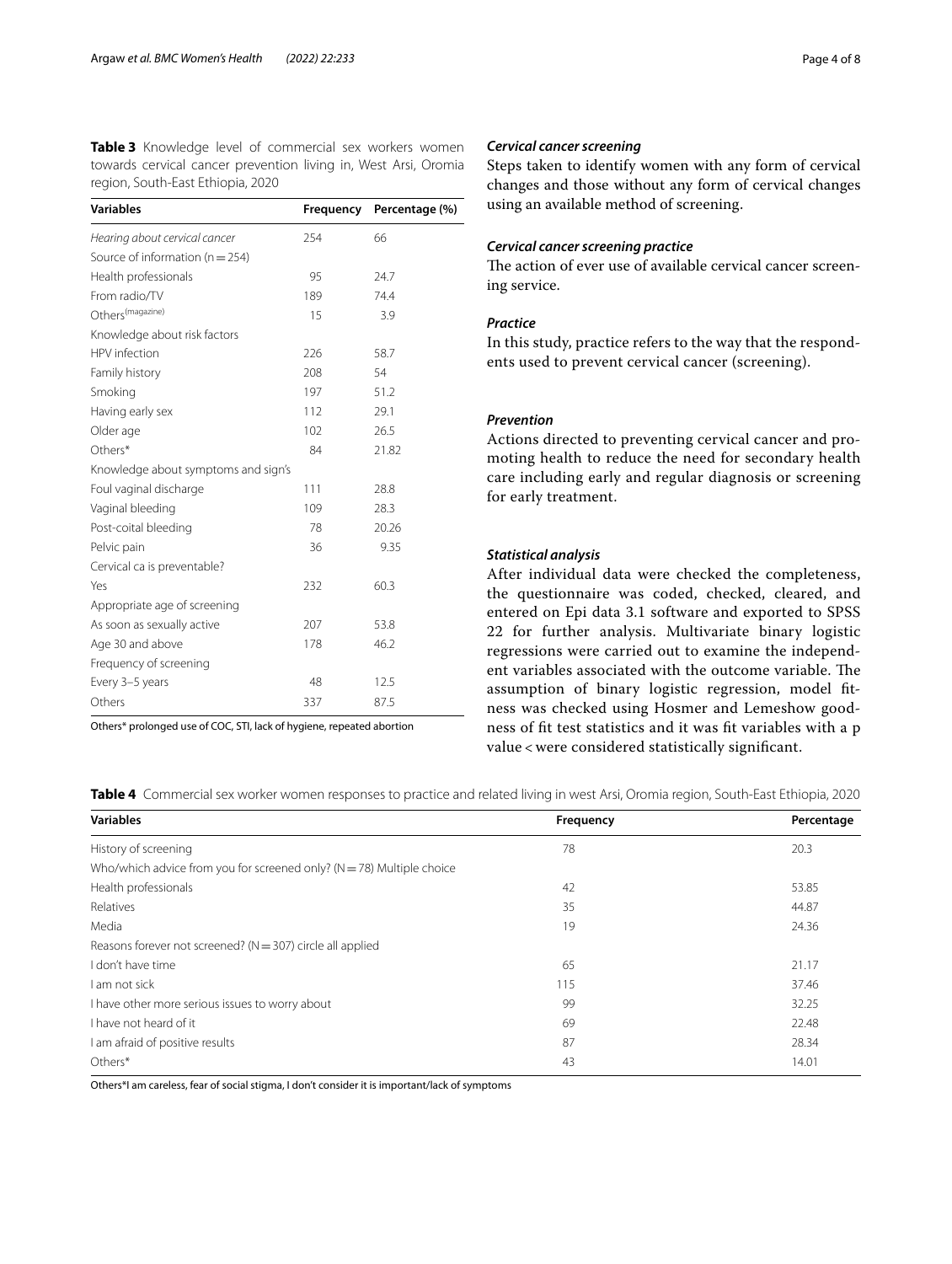<span id="page-4-0"></span>**Table 5** Bivariate and multivariate analysis of factors associated with knowledge of cervical cancer prevention among commercial sex workers living in West Arsi, Oromia region, South-East Ethiopia, 2020

| <b>Variables</b>         | Knowledge<br>of cervical<br>cancer<br>prevention |     | OR (95% CI)                |                                        |  |
|--------------------------|--------------------------------------------------|-----|----------------------------|----------------------------------------|--|
|                          | Yes                                              | No  | <b>COR</b>                 | <b>AOR</b>                             |  |
| Age of partici-<br>pants |                                                  |     |                            |                                        |  |
| Age < 25 year            | 30                                               | 56  | $0.368(0.214 -$<br>0.6347) | $0.742(0.371 - 1.483)$                 |  |
| Age 25-29                | 67                                               | 70  | $0.568(0.416 -$<br>1.041)  | $0.785(0.754 - 1.297)$                 |  |
| Age above 29             | 96                                               | 66  | 1                          | 1                                      |  |
| Hx of marriage           |                                                  |     |                            |                                        |  |
| No                       | 39                                               | 79  | 1                          | $\mathbf{1}$                           |  |
| Yes                      | 113                                              | 154 | $2.761(1.761 -$<br>4.347)  | $0.836(0.386 - 1.809)$                 |  |
| Age at first sex         |                                                  |     |                            |                                        |  |
| Age $<$ 21               | 100                                              | 123 | 1                          | 1                                      |  |
| $No = 22$                | 93                                               | 69  | 1.658 (1.102-<br>2.494)    | 1.930 (0.754-1.887)                    |  |
| Hx of pregnancy          |                                                  |     |                            |                                        |  |
| No                       | 139                                              | 102 | 1                          | 1                                      |  |
| Yes                      | 54                                               | 90  | 2.917 (1.911-<br>4.454)    | 1.674 (0.872-3.172)                    |  |
| Hx of COC                |                                                  |     |                            |                                        |  |
| Yes                      | 117                                              | 64  | 3.079 (2.030-<br>4.669     | 2.190 (1.374-<br>$3.492$ <sup>**</sup> |  |
| No                       | 76                                               | 128 | 1                          | 1                                      |  |
| History of STI           |                                                  |     |                            |                                        |  |
| Yes                      | 157                                              | 119 | 2.675 (1.681-<br>4.258)    | 1.861 (1.092-<br>$3.172$ <sup>*</sup>  |  |
| No                       | 36                                               | 73  | 1                          | 1                                      |  |

Hx., History; 1 = reference category; \*\*p value 0.001; \*p value 0.022; COR, crude odd ratio; AOR, Adjusted odd ratio; COC, combined oral contraceptives; OR, odd ratio; CI, confdence interval

# **Results**

### **Socio‑demographic characteristics of participants**

Three hundred eighty-five participants were included in the study made a 95% response rate. The mean age of participants was  $29.3 \pm 5.5$  with minimum and maximum ages of 20 and 41 respectively. Almost 95% of participants have secondary education and above and their monthly income was less than 2999 Ethiopian Birr in one-third of the participants (Table [1](#page-2-0)).

### **Reproductive and lifestyle characteristics**

The median age of participants in terms of their first menstrual period and frst sexual intercourse were  $14.0 \pm 1.8$  and  $21.0 \pm 3.4$  respectively. Two-thirds of participants had regular menstrual flow and about 229 (59.5%) had a history of pregnancy. Almost 95% of participants were treated for STI in their lifetime (Table [2\)](#page-2-1).

# **Knowledge level of participants**

Almost two-thirds (254) of the participants of the study had awareness of cervical cancer. Regarding their knowledge from 24 knowledge-related questions, their mean level of knowledge was  $6.7 \pm 4.8$  with minimum and maximum values of 1 and 22 respectively. More than half of the study participants knew that HPV is the cause of cervical cancer and about sixty percent of participants knew cervical cancer is preventable (Table [3](#page-3-0)).

# **The practice of cervical cancer screening and reasons not to screen**

In this study one-ffth (78), of the participants were screened. From this more than half of the participants were advised by health professionals followed by relatives/or friends 53.85% and 44.87% respectively. In the other case reasons for non-screened were reporting, I am not sick, I have issued more than this followed by I am afraid of positive results 37.46, 32.25, 28.34% respectively (Table [4\)](#page-3-1).

# **Factors afecting knowledge of cervical cancer prevention**

Regarding determinants of knowledge of cervical cancer prevention; factors that have a p value of  $< 0.25$  in the binary logistic regression were included in the fnal multivariate analysis. Besides this history of using combined oral contraceptives were 2.19 times more likely to have a good level of knowledge than non-users (95% CI 1.374– 3.492), having history STI 1.861 times more likely to have a good level of knowledge compared with having no history of STI (95% CI 1.092–3.172) (Table [5](#page-4-0)).

# **Factors afecting the practice of screening**

In the binary logistic regressions factors afecting uptake of cervical cancer screening was age of participants, having a history of marriage, a number of sexual partners, and history of STI, history of smoking, and general knowledge with a p value of less than 0.25, whereas, in the multivariate analysis having a good level of knowledge were seventeen times more likely to practice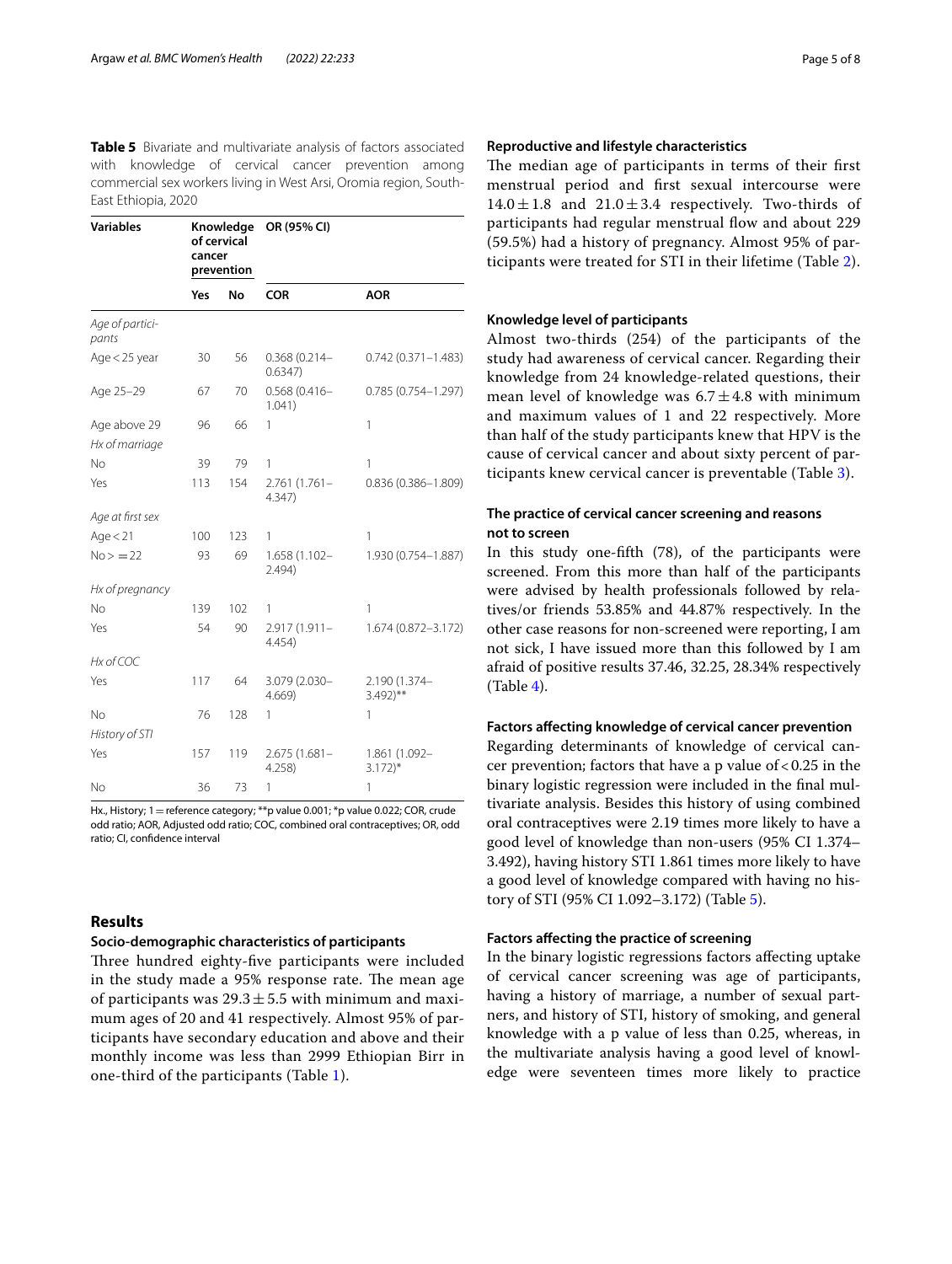<span id="page-5-0"></span>**Table 6** Bivariate and multivariate analysis of factors associated with practices of cervical cancer screening among commercial sex workers living in, West Arsi, Oromia region, South-East Ethiopia, 2020

| <b>Variables</b>          |                | Practices on cervical cancer screening | OR (95% CI)           |                        |
|---------------------------|----------------|----------------------------------------|-----------------------|------------------------|
|                           | Yes            | No                                     | <b>COR (95%CI)</b>    | <b>AOR (95%CI)</b>     |
| Age of participants       |                |                                        |                       |                        |
| Age $< 25$                | $\overline{7}$ | 79                                     | 3.030 (1.263-7.269)   | $0.469(0.170 - 1.293)$ |
| Age 25-29                 | 29             | 108                                    | 3.950 (1.690-9.233)   | 0.978 (0.529-1.805)    |
| Age > 29                  | 42             | 120                                    |                       |                        |
| Hx of marriage            |                |                                        |                       |                        |
| Yes                       | 11             | 136                                    |                       |                        |
| <b>No</b>                 | 67             | 171                                    | 3.259 (1.652-6.429)   | 2.149 (0.719-6.422)    |
| Number of sexual partners |                |                                        |                       |                        |
| $<$ 4                     | 13             | 96                                     | 2.275 (1.197-4.325)   | 1.115 (0.521-2.388)    |
| > 4                       | 65             | 211                                    |                       |                        |
| Hx of STI                 |                |                                        |                       |                        |
| Yes                       | 31             | 173                                    |                       |                        |
| No                        | 47             | 134                                    | 1.957 (1.180-3.248)   | 0.985 (0.479-1.672)    |
| Hx smoking                |                |                                        |                       |                        |
| Yes                       | 20             | 136                                    |                       | $\overline{1}$         |
| No                        | 58             | 171                                    | 2.306 (1.323-4.021)   | $0.705(0.285 - 1.743)$ |
| Level of knowledge        |                |                                        |                       |                        |
| Poor knowledge            | 6              | 186                                    |                       | 1                      |
| Good knowledge            | 72             | 121                                    | 18.446 (7.777-43.254) | 17.216 (7.092-41.793)* |

 $^*$  p value < 0.001, 1  $=$  Reference category, OR, odd ratio; COR, crude odd ratio; AOR, adjusted odd ratio

cervical cancer screening than those having poor knowledge AOR=17.216 (95% CI 7.092–41.793) (Table [6](#page-5-0)).

# **Discussion**

This study addressed baseline information on knowledge and practice of cervical cancer prevention and associated factors among women commercial sex workers in the Oromia region, South-East Ethiopia.

In this study, the mean  $(\pm$  standard deviations) knowledge was  $6.7065 \pm 4.822$  with minimum and maximum of one and twenty-two respectively from knowledge questions. Half of the study participants (50.1%) scored at least the mean value (95% CI 44.7–55.6). this is in line with a study done in Hosanna town southern Ethiopia 53.7% [[13\]](#page-7-10). However, it is higher than a study done in northern Ethiopia Gonder 31% [\[14](#page-7-11)], north-west Ethiopia Finote Selam 23.1% [[15\]](#page-7-12), in Gabonese (27%) [[16\]](#page-7-13). African American women (27%) [[17](#page-7-14)], and Addis Ababa 43.8% [[14\]](#page-7-11). This might be due to the nature of the study population, sample size included time of the study, the way knowledge participants operationalized, and the study area. Furthermore, the population has great opportunities for gaining knowledge from volunteer counselors, HIV-positive communities, and those working on HIV testing counseling.

On the other hand, factors signifcantly associated with level of knowledge among women of commercial sex workers were, have history utilization of combined oral contraceptives was two times more likely knowledgeable than non-users.

This was consistent with a study conducted in Ethiopia, Bahar- Dar city [\[18\]](#page-7-15), sexual worker women who had a frequency of health facility visits were 4.8 times more knowledgeable than their counterparts. This implies that sex workers women who had the chance to visit health facilities and counseling frequently would have a higher chance of getting information about cervical cancer prevention.

Furthermore, commercial sex workers who have a history of sexually transmitted infections were1.86 times more likely knowledgeable than those with no history of STI, which incorporates the fnding of the other studies in Ethiopia, Mekele city [[19](#page-7-8)] has a history of infection were, 1.64 times more knowledgeable than the counterpart. other studies in Ethiopia Bahar-Dar City [[18\]](#page-7-15) also support the study that having a history of STI were 6.9 times more knowledgeable than no history of STI.

This might be due to women who diagnose and treated of STI were the chance to get information and counseling about cervical cancer prevention and the mechanism of protecting themselves.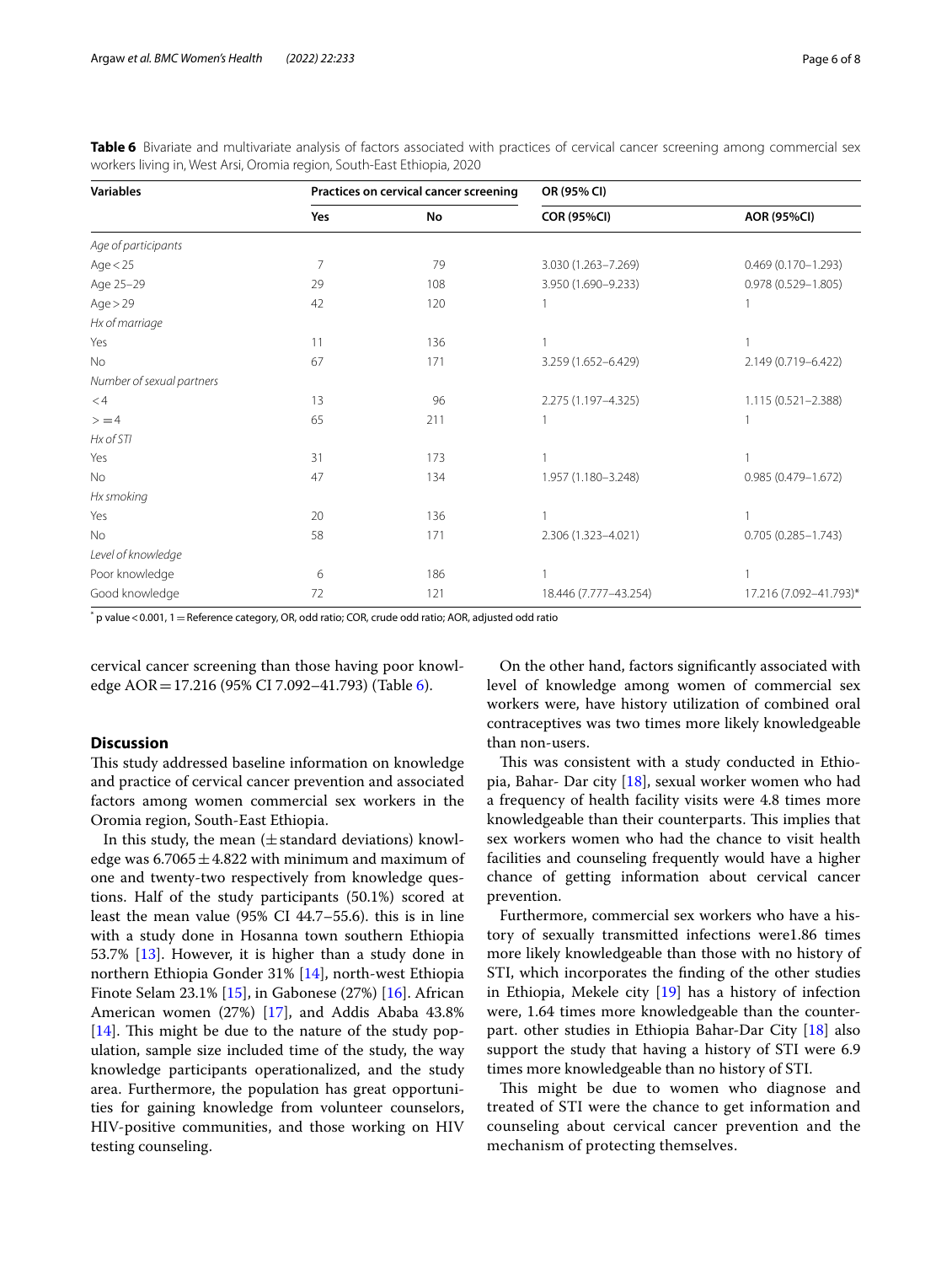This study also revealed that the Practice of cervical cancer screening among women of commercial sex workers was  $20.3\%$  (95% CI 16.1–24.2) from 385 participants. This was higher than studies done in diferent lower and middle-income countries, such as Nepal, India, Uganda, Nigeria, Ethiopia showed that the coverage of cervical cancer screening was less than  $10\%$  [ $20$ ]. The difference might be due to diferent sources of population, levels of knowledge, and sample size.

In the Ethiopian context, the report of a world health survey indicated that the national coverage of cervical cancer screening was 0.6% in Ethiopia [\[21\]](#page-7-17). In both facility and community-based Cross-sectional studies in a diferent region of Ethiopia, cervical cancer screening was generally low in Hawassa 11.4% [\[22\]](#page-7-18), Mekele 10.7% [[23](#page-7-19)]. Gurage zone, Butajira town 15.1% [[24](#page-7-20)], Mizan-Tepi 14.83% [[24](#page-7-20)], Arba Minch 9.6% [[25](#page-7-21)], west gojam zone Finote Selam 7.3% [[15](#page-7-12)], Hosanna Town 9.9% [[13](#page-7-10)], and Addis Ababa 3.5% [[14](#page-7-11)]. The difference might be different area, study population, and exposure level total sources of population.

In this study the only predictor of cervical cancer uptake was level of knowledge; having a good level of knowledge was 17.216 times more likely to practice cervical cancer screening. This is finding also supported by 5.9 times in Tanzania Dare-Selam [\[26](#page-7-22)] and seven times in Malawi. This possible explanation might be due to knowledge is the basic required performing any recommended practices to prevent cervical cancer and had the knowledge for a certain problem could be also removed misconceptions, and also have a better understanding to undertaking actions.

### **Limitation**

Cross-sectional study design which is causal- efect dilemma and institution-based not include out of the institution. Poor generalizations to the whole commercial sex workers in West Arsi zone, Oromia region, West–East Etiopia. The result was incomparable since previous studies were not on commercial sex workers.

# **Conclusion**

The study participants have an average knowledge of cervical cancer, its prevention, and their practice was low as other women. Curtailing cervical cancer through; increasing their knowledge by integrating sexual and reproductive health services to cervical cancer screening clinics and equipping them with audiovisual materials that will increase their knowledge. Better to integrated family planning and sexually transmitted infection treatment centers increase their knowledge of screening that end up with good uptake.

#### **Abbreviations**

AOR: Adjusted odds ratio; CI: Confdence interval; COC: Combined oral contraceptive; COR: Crud odds ratio; UN: United Nation; HPV: Human papillomavirus; WHO: World Health Organization; SPSS: Statistical Package for Social Science; STI: Sexually transmitted infection; FGAE: Family Guidance Associations of Ethiopia.

#### **Acknowledgements**

We are grateful to the family guidance association of Ethiopia and Hawassa University for providing this opportunity. Finally, We want to thanks for data collector, supervisor, and participants for all the ultimate support to do this research.

#### **Author contributions**

MA, AE, BA was done conceptualization, methodology, analysis, editing, and interpretation of the manuscript. All authors read and approved the fnal manuscript.

#### **Funding**

The author(s) declared no fnancial support for this research.

#### **Data availability**

The data sets used during the current study are available from the corresponding author on reasonable request.

#### **Declarations**

#### **Ethical approval and consent to participate**

Ethical approval was obtained from the institutional review board (IRB) of Hawassa University College of health sciences with reference number IRB/219/11. A formal letter was written for the family guidance associations of Ethiopia from the department of midwifery, Hawassa University. Every precaution was taken to protect the privacy of research subjects and the confdentiality of their personal information. Informed written consent was obtained from all the study participants, (if the study participant were not educated, informed written consent was taken from their legally authorized representative or if the participants under 18 years informed written consent was taken from their legal guardian), before conducting this study. Data collectors were explained the objective and purpose of the study to the participants. All methods were performed in accordance with the relevant guidelines and regulations.

#### **Consent for publication**

Non-applicable.

#### **Competing interests**

The authors declare that they have no competing interests.

#### **Author details**

<sup>1</sup> Department of Midwifery, College of Medicine and Health Science, Wolkite University, Wolkite, Southern Ethiopia, Ethiopia. <sup>2</sup> Department of Midwifery, College of Medicine and Health Science, Madda Walabu University, Bale Goba, Ethiopia.<sup>3</sup> Department of Midwifery, College of Medicine and Health Science, Hawassa University, Hawassa, Southern Ethiopia, Ethiopia.

#### Received: 24 September 2021 Accepted: 6 June 2022 Published online: 16 June 2022

#### **References**

- <span id="page-6-0"></span>1. World Health Organization. Comprehensive cervical cancer control: a guide to essential practice. 2nd ed. Geneva; 2014.
- <span id="page-6-1"></span>2. WHO. Cervical cancer 2016 [cited 2017 November 20]. [http://www.who.](http://www.who.int/cancer/prevention/diagnosis-screening/cervical-cancer/en/) [int/cancer/prevention/diagnosis-screening/cervical-cancer/en/.](http://www.who.int/cancer/prevention/diagnosis-screening/cervical-cancer/en/)
- <span id="page-6-2"></span>3. World Health Organisations. World health organization cancer facts sheet, 2012 2012 [cited 2018 January]. [http://www.who.int/mediacentre/facts](http://www.who.int/mediacentre/factsheets/fs297/en/) [heets/fs297/en/](http://www.who.int/mediacentre/factsheets/fs297/en/).